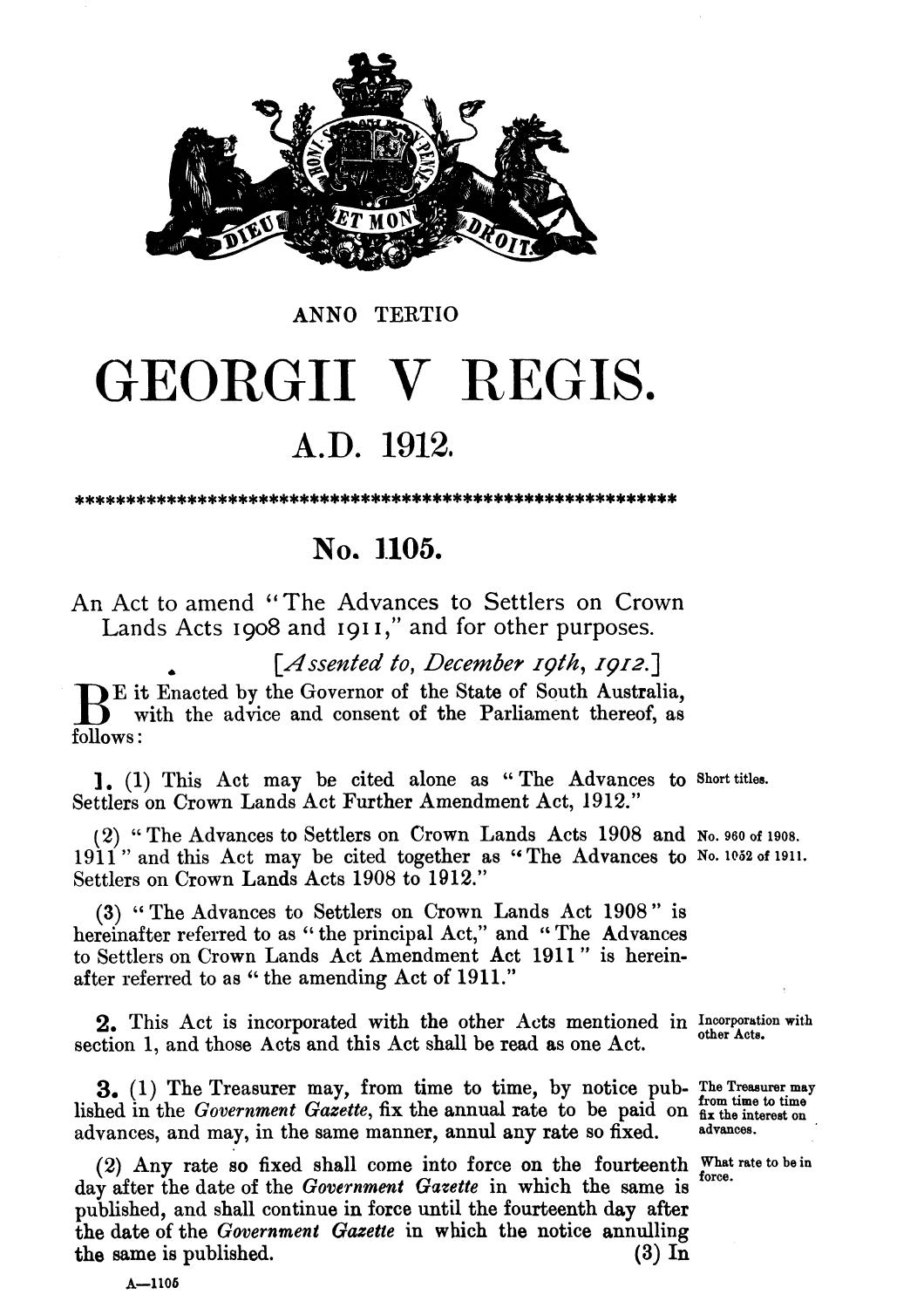*The Advances* **to Settlers on Crown, Lands** *Act Purther* **Amendment**   $Act. = 1912.$ 

18, 23, and 25 of the **principal Act.** 

**Consequent amend-1911. 1911. 1911. 1911. 1911. 1911. 1911. 1911. 1911. 1911. 1911. 1911. 1911. 1911. 1911. 1911. 1911. 1911. 1911. 1911. 1911. 1911. 1911. 1911. 1911. 1911. 1911. 1911.** 

**mortgagee and** 

**Moaning of "fixed (3)** In the principal Act, and in any Act amending that Act (as **rate."** such Acts are amended by this Act), the expression " the fixed rate " means the rate fixed **as** aforesaid which is in force at the time when the advance in question is made.

Consequent amend-<br>ments of sections  $\mathbf{A}$ . The following amendments are hereby made in the principal<br>18.23 and 25 of the  $\det$ 

(l) In section 18 the words " fixed rate " are substituted for the words "rate of Five Pounds per centum" in subsections  $(1)$  and  $(4)$ thereof.

**(2)** In subdivision *(b)* of subsection **(2)** of section **23** the words " same annual rate as that which is payable on the advance " are substituted for the words "rate of Five Pounds per centum per annum. "

**(3)** In section 25 the words " same annual rate as that which is payable on the advance" are substituted for the words "rate of Five Pounds per centum per annum."

Consequent amend-<br>ment of section 6 of  $\frac{5}{2}$ . Section 6 of the amending Act of 1911, is amended by **amending Act of** substituting the words "fixed rate" for the words " rate of five per

**Existing loans and <b>6.** Nothing hereinbefore contained shall apply to or in respect of mortgages and **agreements** therefor any advance received or mortgage executed before the passing of this not affected. Act. or any advance made in fulfilment of any agreement for an Act, or any advance made in fulfilment of any agreement for an advance entered into by the Hoard before the first day of December, nineteen hundred and twelve, or any mortgage to secure the repayment of such advance.

**The Commissioner 7.** (1) The Commissioner of Crown Lands may, on the application<br>of Crown Lands may of a sattler gract and make unon the holding of such settler water **Lands may** of **a** settler, erect and make upon the holding of such settler water **effect improvements,**  the cost of which improvements, in the nature of sheds having rain water catchment<br>shall be deemed to be roofs and tanks connected therewith for the storage of such water **shall be deemed to be** roofs, and tanks connected therewith for the storage of such water.

- (2) The settler's application shall-
	- I. Be made to the said Commissioner, and in the prescribed form,
	- **11.** Contain such particulars as are prescribed, and
	- **111.** Be supported by such evidence (if any) as is prescribed, or as the said Commissioner requires.

**(3)** The said Commissioner shall not commence to effect any improvement under this section until the settler has entered into an agreement with the said Commissioner, in the prescribed form, agreeing to repay in manner prescribed all moneys expended in effecting the improvements, and to secure the repayment thereof by zxecuting a first mortgage of his holding as hereinafter provided.

 $\dot{2}$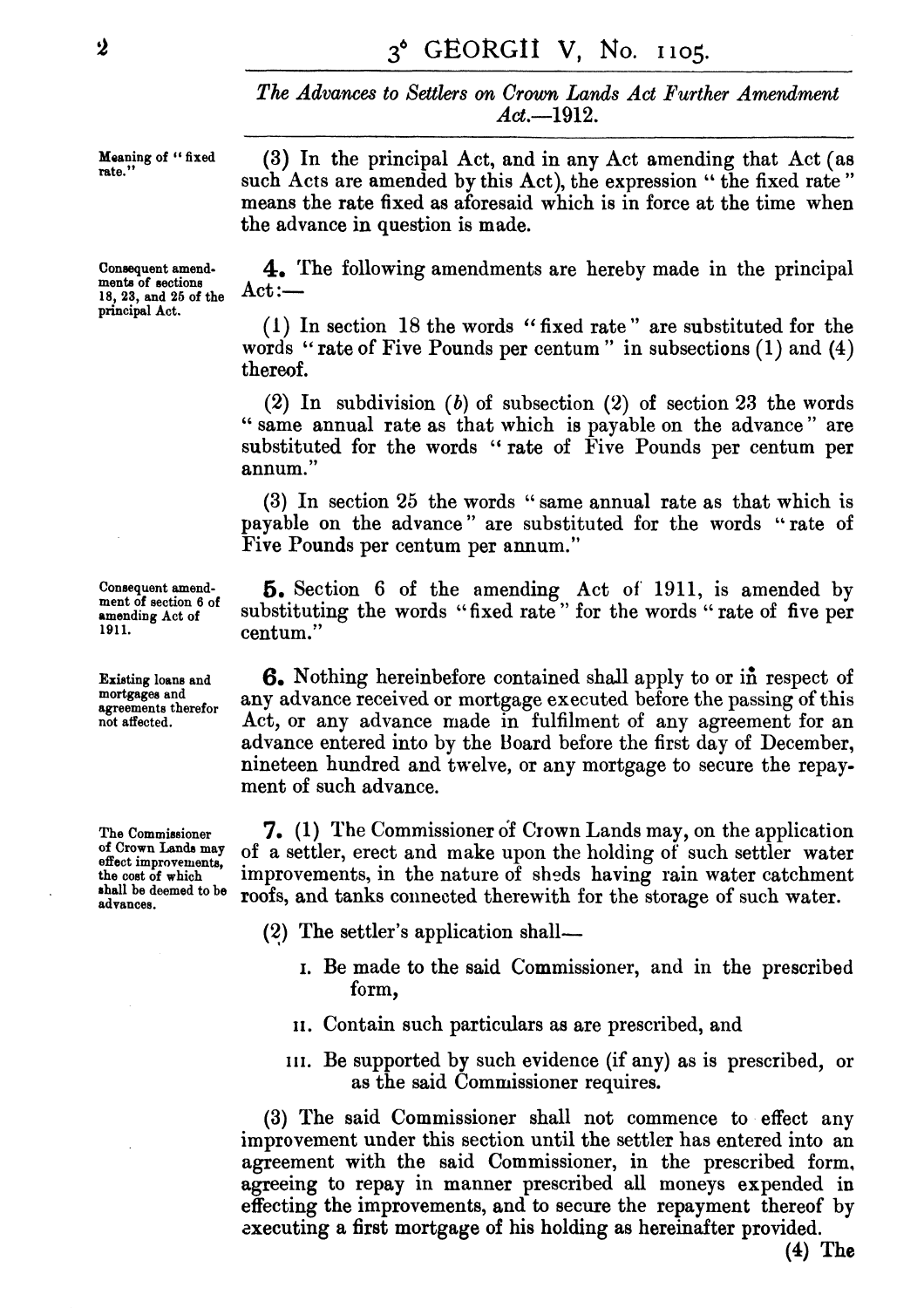## *The Advances to Settlers* **on** *Crown Lads Act Purther Amendment Act.1912.*

(4) The said Commissioner shall by writing signed by him certify the cost of the improvements effected by him under this section on the holding, and his certificate shall be conclusive as to the cost thereof.

*(5)* The cost so certified shall be deemed to be an advance made to the settler by the Board under the principal Act ; and the settler shall execute a mortgage in the prescribed form, to the Board, of his estate and interest in the holding and of the improvements thereon, to secure the payment to the Board of the amount of such advance, with or without such additional security as to the Board may seem fit.

(6) For the purposes of subsection **(2)** of section **13** of the principal Act (amended as provided by section **5** of the amending Act of **1911)** improvements to be effected under this section shall be deemed to be purposes mentioned in subdivision  $(a)$  of subsection **(1)** of the said section **13** ; and the said Commissioner shall in the exercise of his powers under this section have regard to the limitations prescribed by the said section **13.** 

(7) The provisions of section **16** to **32** of the principal Act (as amended by the amending Act of **1911** and this Act) shall, *mutatis mutandis,* apply to advances and mortgages and improvements under this section and to all matters and things connected therewith, incidental thereto, or consequent thereon.

(8) 'l'he moneys required by the said Commissioner for effecting improvements under this section shall be supplied to him from time to time by the Treasurer out of the Advances to Settlers Fund; and the Treasurer shall forthwith upon supplying any money as aforesaid give the Board full particulars thereof.

8. Section **13** of the principal Act (amended as provided by **Amendmentof 8.** Section **13** of the principal Act (amended by inserting the section 3 of the amending Act of 1911) is amended by inserting the **principal** Act words " or any other purpose" at the end of subdivision  $(c)$  of sub- **For what purposes** accrition  $(1)$  thereof section (1) thereof. **advances** made.

**9.** Whereas under "The Water Conservation Act, 1886," and Certain lands to be The Water Conservation Amendment Act, 1889," the Commissioner purposes of Advances **Crown ands for Conservation Amendment Act, 1889," the Commissioner purposes of Adv** of Water Conservation has power to grant leases of lands and to Settlers Acts. of Water Conservation has power to grant leases of lands and premises vested in him or under his control, including certain lands known as the Pekina Creek Irrigation Blocks being the lands more particularly described in the Schedule to this Act: And whereas under various Acts, and otherwise, lands are vested in or under the control of various Ministers of the Crown and other officers and servants of the Crown in their respective capacities as such Ministers, officers, and servants : Now it is hereby enacted that—

*(a)* The said lands described in the Schedule to this Act ; and

*(b)* Any other lands vested in or under the control of the Commissioner of Water Conservation or any other Minister, officer, or servant of the Crown, as such Minister, officer,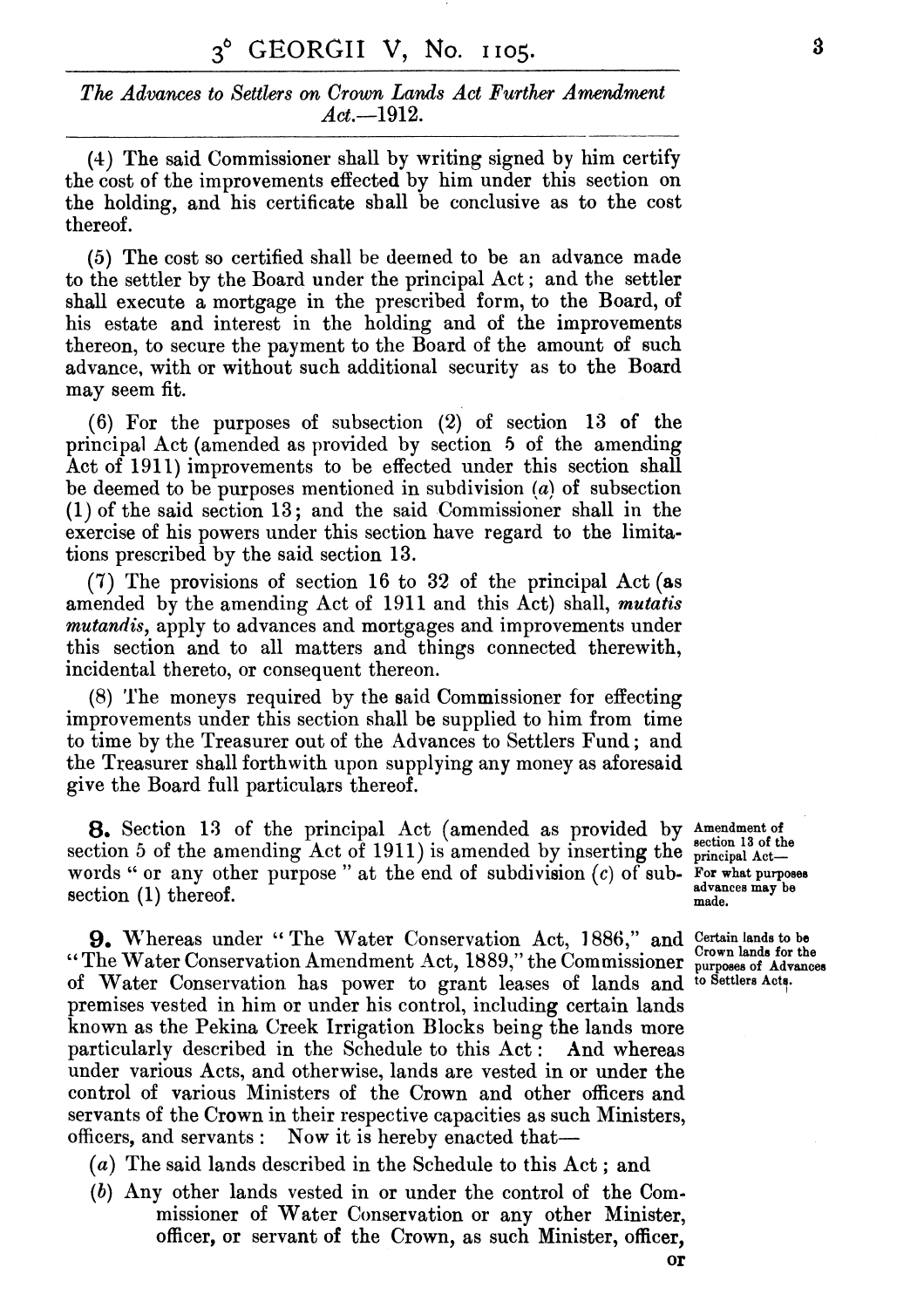*The* **Advances** *to Settlers* **on** *Crown* **Lcvnds** *Act Further Amendmelnt*  **Act.--1912.** 

> or servant, which the Governor, by proclamation published in the *Government Gazette* declares to be Crown lands for the purposes of "The Advances to Settlers on Crown Lands Acts **1908** to **1912,"**

shall be deemed to be Crown lands within the meaning and for the purposes of the last mentioned Acts, and the definition of the term Crown lands " in section 4 of the amending Act of **191 1** shall be read accordingly.

In the name and on behalf of His Majesty, I hereby assent to this Bill.

DAY H. BOSANQUET, Governor.

**No. 1062of 1911**